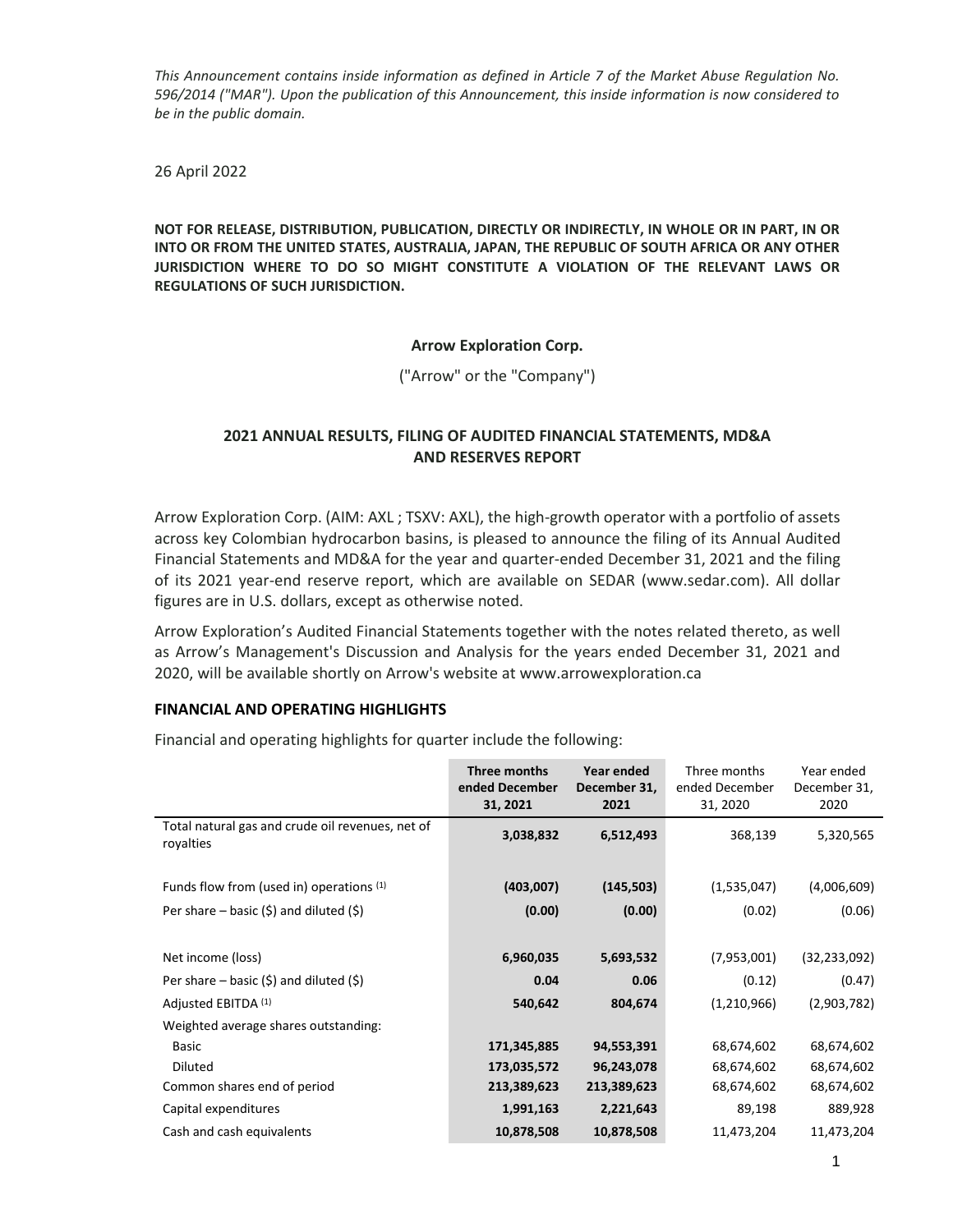| Current assets                                            | 12,806,502 | 12,806,502 | 15,958,652  | 15,958,652  |
|-----------------------------------------------------------|------------|------------|-------------|-------------|
| <b>Current liabilities</b>                                | 4,800,428  | 4,800,428  | 17,891,592  | 17,891,592  |
| Working capital (deficit) (1)                             | 8,006,074  | 8,006,074  | (1,932,940) | (1,932,940) |
| Long-term portion of restricted cash (2)                  |            |            | 460,283     | 460,283     |
| Total assets                                              | 41,195,798 | 41,195,798 | 33,532,299  | 33,532,299  |
|                                                           |            |            |             |             |
| Operating                                                 |            |            |             |             |
|                                                           |            |            |             |             |
| Natural gas and crude oil production, before<br>royalties |            |            |             |             |
| Natural gas (Mcf/d)                                       | 1,550      | 704        | 442         | 530         |
| Natural gas liquids (bbl/d)                               |            | 7          | 5           | 6           |
| Crude oil (bbl/d)                                         | 455        | 344        | 62          | 367         |
| Total (boe/d)                                             | 712        | 468        | 140         | 461         |
|                                                           |            |            |             |             |
| Operating netbacks (\$/boe) (1)                           |            |            |             |             |
| Natural gas (\$/Mcf)                                      | \$1.87     | \$1.51     | \$1.05      | \$0.51      |
| Crude oil (\$/bbl)                                        | \$34.42    | \$34.35    | (598.26)    | \$2.85      |
| Total (\$/boe)                                            | \$27.35    | \$27.55    | (539.03)    | \$3.16      |

*(1)Non-IFRS measures – see "Non-IFRS Measures" section within this MD&A*

*(2)Long term restricted cash not included in working capital*

#### **2021 YEAR-END RESERVES**

Arrow has also filed, on SEDAR, the Company's Statement of Reserves Data and Other Oil and Gas Information, Report on Reserves Data by Independent Qualified Reserves Evaluator, and Report of Management and Directors on Oil and Gas Disclosure for the year ended December 31, 2021, as required by section 2.1 of National Instrument 51-101 - *Standards of Disclosure for Oil and Gas Activities* (together, the "Reserve Report").

To recap, the Company's Year-End 2021 Company Gross Reserves Highlights include:

- 3,048 Mboe of Proved Reserves ("1P Reserves");
- 7,421 Mboe of Proved plus Probable Reserves ("2P Reserves");
- 11,541 Mboe of Proved plus Probable plus Possible Reserves ("3P Reserves")<sup>1</sup>;
- 1P Reserves estimated net present value before income taxes of US\$29.4 million calculated at a 10% discount rate;
- 2P Reserves estimated net present value before income taxes of US\$84.1 million calculated at a 10% discount rate; and
- 3P Reserves estimated net present value before income taxes of US\$134 million calculated at a 10% discount rate.

Arrow refers readers to the Company's press release of March 30, 2022 for additional details, as well as to the Reserve Report filed on SEDAR.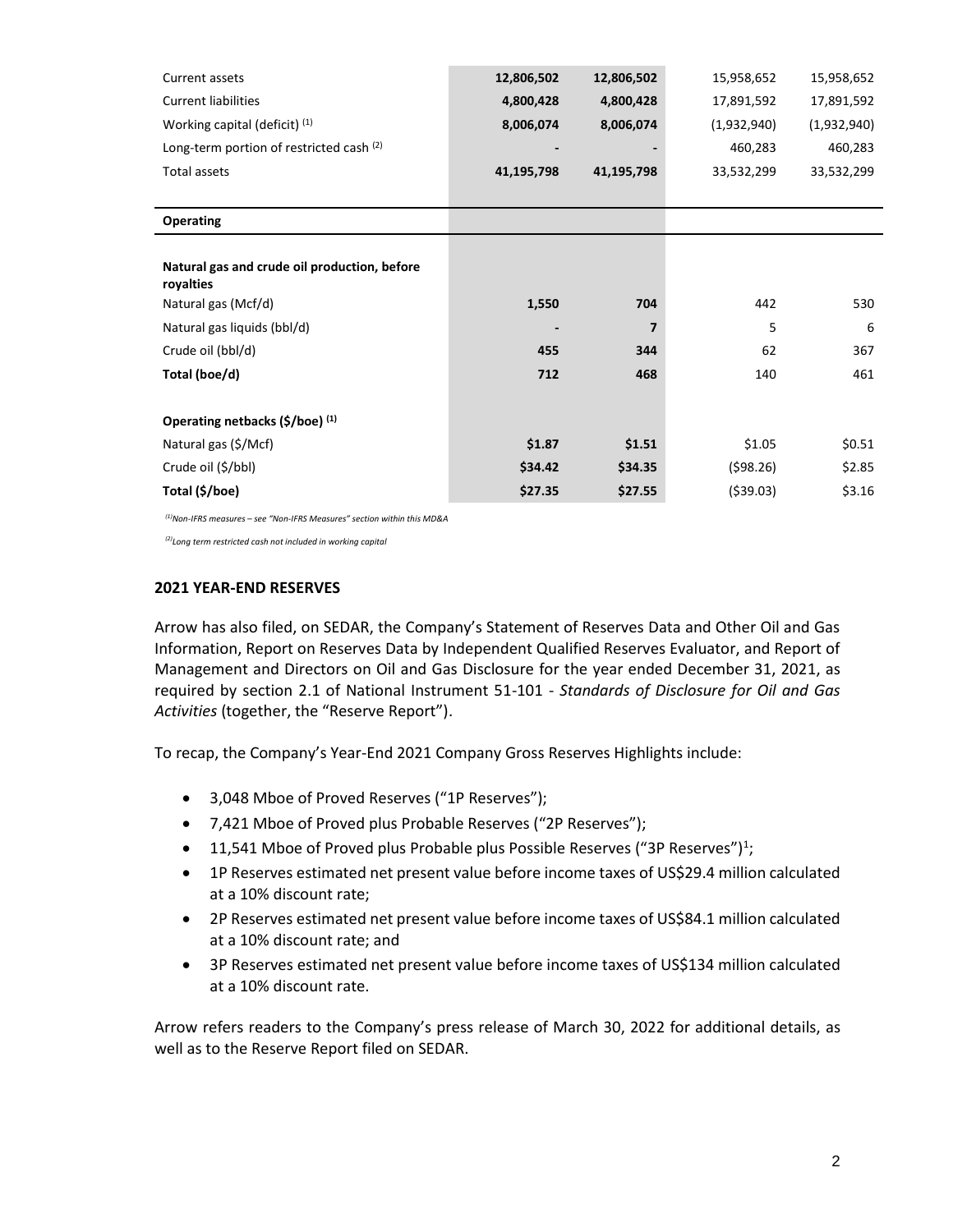## **DISCUSSION OF OPERATING RESULTS**

The Company's Q4 2021 average corporate production was 712 boe/d, an increase of 137 boe/d compared to Q3 2021 average corporate production of 575 boe/d, or 24%.

The increase in production quarter-over-quarter was largely attributable to the Canadian operation following the tie-in of the West Pepper well in Alberta, Canada which was brought into production in December 2021.

The Company's production on a year-to-date, sequential quarterly, and year-over-year quarterly basis is summarized below.

| Average Production by Property (Boe/d) | <b>YTD 2021</b> | Q4 2021 | Q3 2021 | Q <sub>2</sub> 2021 | Q1 2021 | Q4 2020 |
|----------------------------------------|-----------------|---------|---------|---------------------|---------|---------|
| $LLA-23$                               |                 |         |         |                     |         | 7       |
| Oso Pardo                              | 70              | 123     | 137     | 20                  |         |         |
| Ombu (Capella)                         | 120             | 190     | 193     | 97                  |         |         |
| Rio Cravo Este (Tapir)                 | 153             | 142     | 151     | 147                 | 174     | 56      |
| <b>Total Colombia</b>                  | 344             | 455     | 481     | 264                 | 174     | 62      |
| Fir, Alberta                           | 76              | 82      | 94      | 67                  | 68      | 78      |
| Pepper, Alberta                        | 46              | 181     | ٠       |                     |         |         |
| <b>TOTAL (Boe/d)</b>                   | 461             | 719     | 575     | 331                 | 242     | 140     |

## **DISCUSSION OF FINANCIAL RESULTS**

During Q4 2021 the Company continued to realize strong oil and gas prices, as summarized below.

#### **Average Benchmark and Realized Prices**

|                                                                         | Three months ended<br>December 31 |         |        | <b>Years ended</b><br>December 31 |         |        |
|-------------------------------------------------------------------------|-----------------------------------|---------|--------|-----------------------------------|---------|--------|
|                                                                         | 2021                              | 2020    | Change | 2021                              | 2020    | Change |
| <b>Benchmark Prices</b>                                                 |                                   |         |        |                                   |         |        |
| AECO (\$/Mcf)                                                           | \$3.89                            | \$2.18  | 78%    | \$2.91                            | \$1.68  | 73%    |
| Brent (\$/bbl)                                                          | \$79.80                           | \$45.21 | 77%    | \$70.78                           | \$43.28 | 64%    |
| West Texas Intermediate (\$/bbl)                                        | \$77.31                           | \$42.73 | 81%    | \$68.09                           | \$39.65 | 72%    |
| <b>Realized Prices</b>                                                  |                                   |         |        |                                   |         |        |
| Natural gas, net of transportation (\$/Mcf)                             | \$3.37                            | \$2.48  | 35%    | \$3.19                            | \$1.84  | 73%    |
| Natural gas liquids (\$/bbl)                                            | \$56.43                           | \$35.40 | 59%    | \$54.01                           | \$27.60 | 96%    |
| Crude oil, net of transportation (\$/bbl)                               | \$55.50                           | \$46.18 | 20%    | \$58.62                           | \$38.52 | 52%    |
| Corporate average, net of transport $(\frac{2}{5})$ hoe) <sup>(1)</sup> | \$44.15                           | \$29.47 | 50%    | \$47.37                           | \$33.14 | 43%    |

*(1)Non-IFRS measures – see "Non-IFRS Measures" section within the MD&A*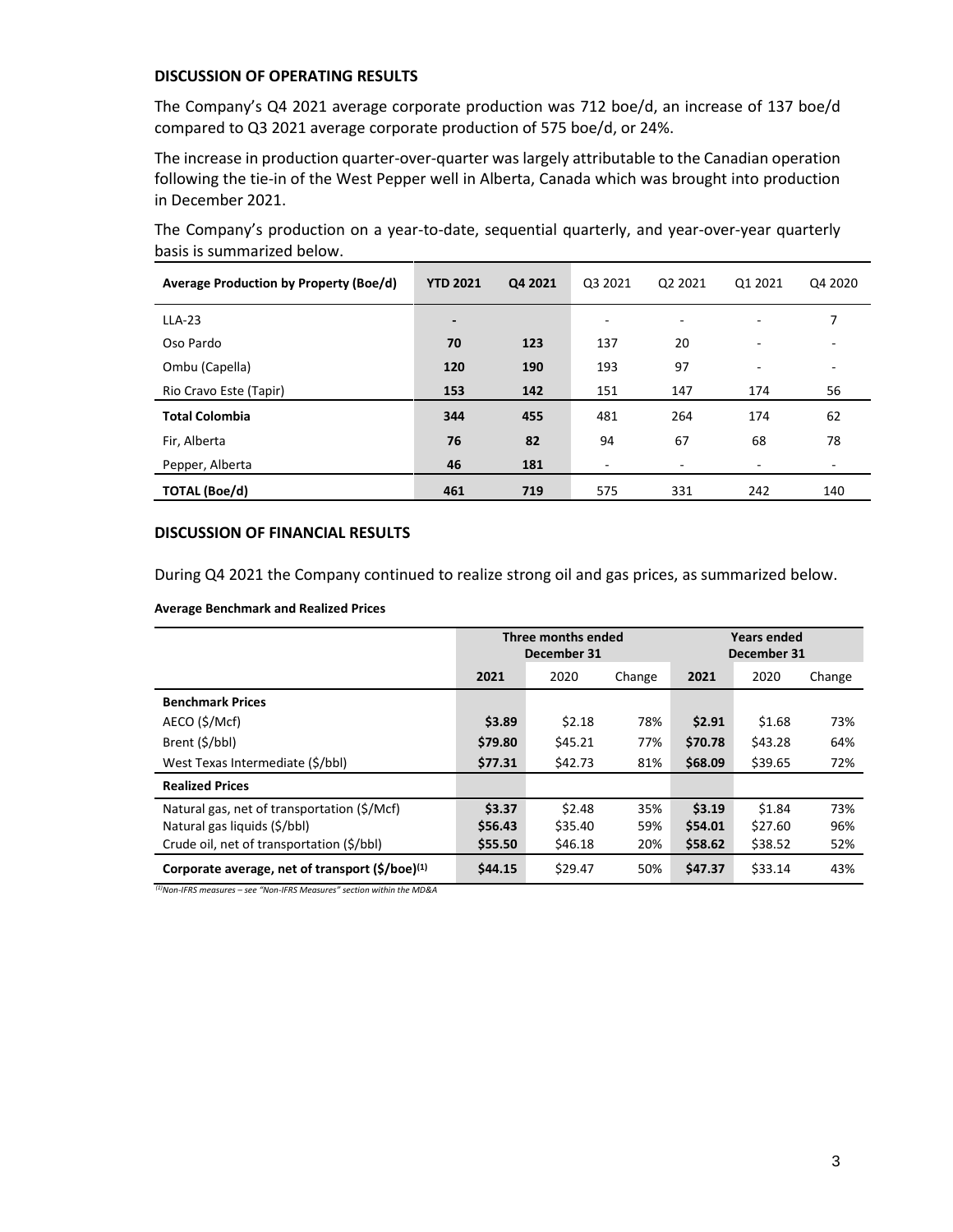The Company also realized strong operating netbacks, as summarized below.

#### **Operating Netbacks**

|                                        | Three months ended |            | <b>Years ended</b> |             |
|----------------------------------------|--------------------|------------|--------------------|-------------|
|                                        | December 31        |            |                    | December 31 |
|                                        | 2021               | 2020       | 2021               | 2020        |
| Natural Gas (\$/Mcf)                   |                    |            |                    |             |
| Revenue, net of transportation expense | \$3.37             | \$2.48     | \$3.19             | \$1.84      |
| Royalties                              | (0.34)             | (0.17)     | (0.33)             | (0.16)      |
| Operating expenses                     | (1.15)             | (1.26)     | (1.35)             | (1.17)      |
| Operating netback <sup>(1)</sup>       | \$1.87             | \$1.05     | \$1.51             | \$0.51      |
| Crude oil (\$/bbl)                     |                    |            |                    |             |
| Revenue, net of transportation expense | \$55.50            | \$46.18    | \$58.62            | \$38.52     |
| Royalties                              | (3.60)             | (0.46)     | (5.37)             | (1.76)      |
| Operating expenses                     | (17.48)            | (143.98)   | (18.90)            | (33.91)     |
| Operating netback <sup>(1)</sup>       | \$34.42            | (598.26)   | \$34.35            | \$2.85      |
| Corporate (\$/boe)                     |                    |            |                    |             |
| Revenue, net of transportation expense | \$44.15            | \$29.47    | \$47.37            | 33.14       |
| Royalties                              | (2.95)             | (1.16)     | (4.31)             | (1.62)      |
| Operating expenses                     | (13.85)            | (67.34)    | (15.51)            | (28.36)     |
| Operating netback(1)                   | \$27.35            | ( \$39.03) | \$27.55            | \$3.16      |
| $\sqrt{(1)}$ Non-IFRS measure          |                    |            |                    |             |

The Company experienced a decrease in operating netbacks during Q4 2021 as compared to Q3 2021, decreasing to \$27.35/boe in Q4 2021 from \$30.73/boe in Q3 2021. The decrease in operating netbacks is attributable to lower realized price for crude sales associated with the Company's share in its Ombu/Capella block in Q4 2021.

The Company incurred capital expenditures during Q4 2021 of \$2 million mainly related to its West Pepper well. At the end of Q4 2021, the Company had a positive working capital position of \$8 million, and a cash position of \$10.9 million.

On October 25, 2021, the Company raised approximately £8.8 million (C\$15 million), through a placing and subscription for new common shares with new investors, Canacol Energy Ltd., and executive management (together, the "Fundraising") and published an AIM Admission Document in connection with the admission of the enlarged share capital of the Company to trading on the AIM Market of the London Stock Exchange plc. The Fundraising consisted of the placement and subscription of 140,949,545 new common shares at an issue price of £0.0625 (C\$0.106125) per new common share. The Company's executive management invested approximately C\$1.41 million and Canacol participated in the subscription to hold 19.9% of the enlarged share capital. Investors received one warrant for every two new common shares, exercisable at C\$0.15282 per new common share for 24 months from the AIM admission date (October 25, 2021). The net proceeds of the Fundraising, together with the Company's existing funds, are expected to be used to drill two wells at Rio Cravo Este, and will also be deployed in drilling the Carrizales Norte-1 exploration well.

On 24 November 2021, the Company also announced that it had raised C\$395,375 on a nonbrokered private placement basis through the issuance of 3,765,476 new common shares of no-par value ("Common Shares") on the same terms as the Fundraising. Investors received one warrant for every two Common Shares, exercisable for 24 months from the closing date.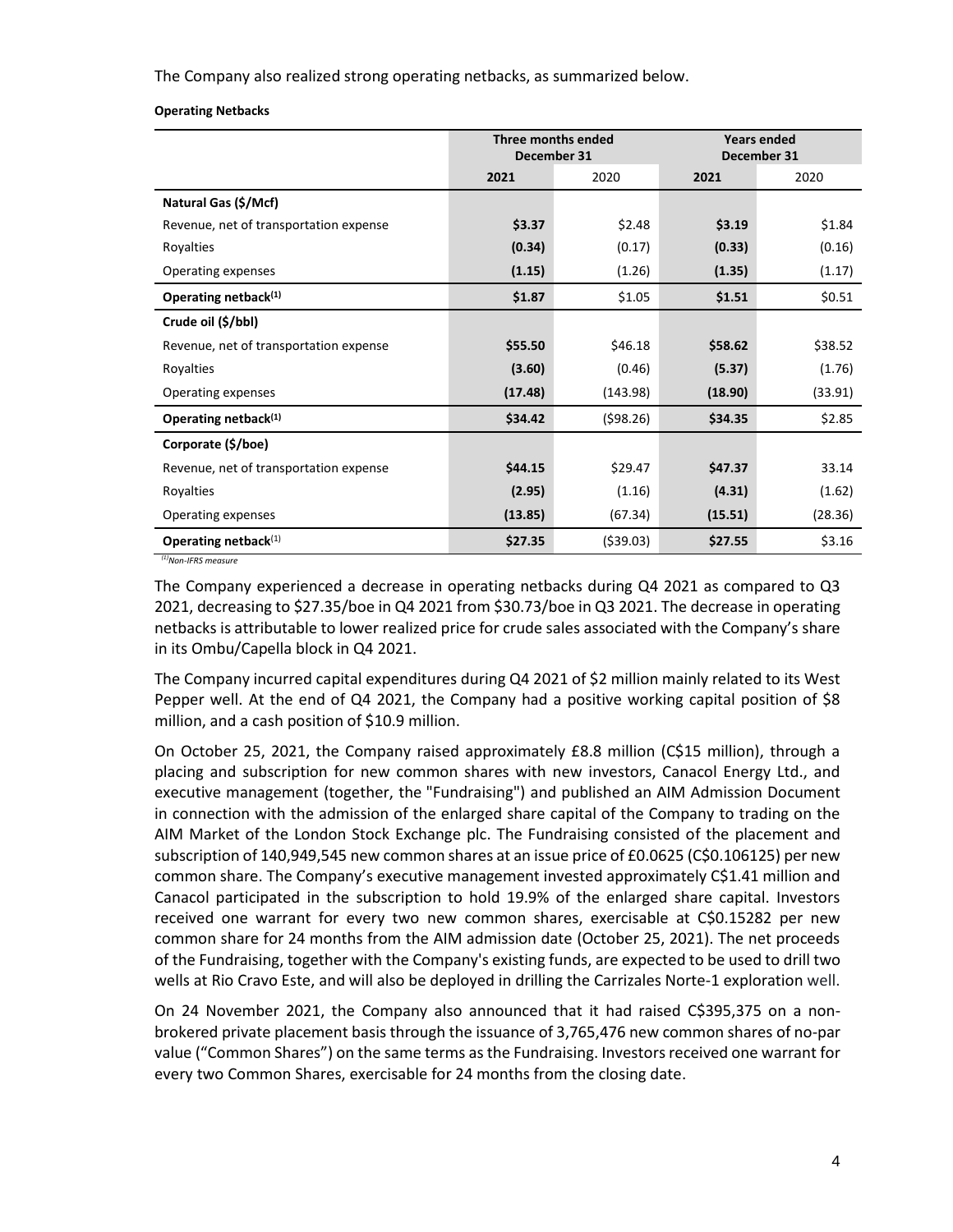## **For further Information, contact:**

| <b>Arrow Exploration</b>                   |                     |
|--------------------------------------------|---------------------|
| Marshall Abbott, CEO                       | +1 403 651 5995     |
| Joe McFarlane, CFO                         | +1 403 818 1033     |
|                                            |                     |
| <b>Arden Partners</b>                      |                     |
| Ruari McGirr / Richard Johnson (Corporate) | +44 (0)20 7614 5900 |
| Seb Wykeham / Simon Johnson (Broking)      |                     |
|                                            |                     |
| <b>Auctus Advisors</b>                     |                     |
| Jonathan Wright (Corporate)                | +44 (0) 7711 627449 |
| Rupert Holdsworth Hunt (Broking)           |                     |
|                                            |                     |
| <b>Camarco (Financial PR)</b>              |                     |
| James Crothers                             | +44 (0)20 3781 8331 |
| Rebecca Waterworth                         |                     |
| <b>Billy Clegg</b>                         |                     |
|                                            |                     |

# **About Arrow Exploration Corp.**

Arrow Exploration Corp. (operating in Colombia via a branch of its 100% owned subsidiary Carrao Energy S.A.) is a publicly-traded company with a portfolio of premier Colombian oil assets that are under-exploited, under-explored and offer high potential growth. The Company's business plan is to expand oil production from some of Colombia's most active basins, including the Llanos, Middle Magdalena Valley (MMV) and Putumayo Basin. The asset base is predominantly operated with high working interests, and the Brent-linked light oil pricing exposure combines with low royalties to yield attractive potential operating margins. Arrow's 50% interest in the Tapir Block is contingent on the assignment by Ecopetrol SA of such interest to Arrow. Arrow's seasoned team is led by a hands-on executive team supported by an experienced board. Arrow is listed on the AIM market of the London Stock Exchange and on TSX Venture Exchange under the symbol "AXL".

### **Forward-looking Statements**

This news release contains certain statements or disclosures relating to Arrow that are based on the expectations of its management as well as assumptions made by and information currently available to Arrow which may constitute forward-looking statements or information ("forwardlooking statements") under applicable securities laws. All such statements and disclosures, other than those of historical fact, which address activities, events, outcomes, results or developments that Arrow anticipates or expects may, could or will occur in the future (in whole or in part) should be considered forward-looking statements. In some cases, forward-looking statements can be identified by the use of the words "continue", "expect", "opportunity", "plan", "potential" and "will" and similar expressions. The forward-looking statements contained in this news release reflect several material factors and expectations and assumptions of Arrow, including without limitation, Arrow's evaluation of the impacts of COVID-19, the potential of Arrow's Colombian